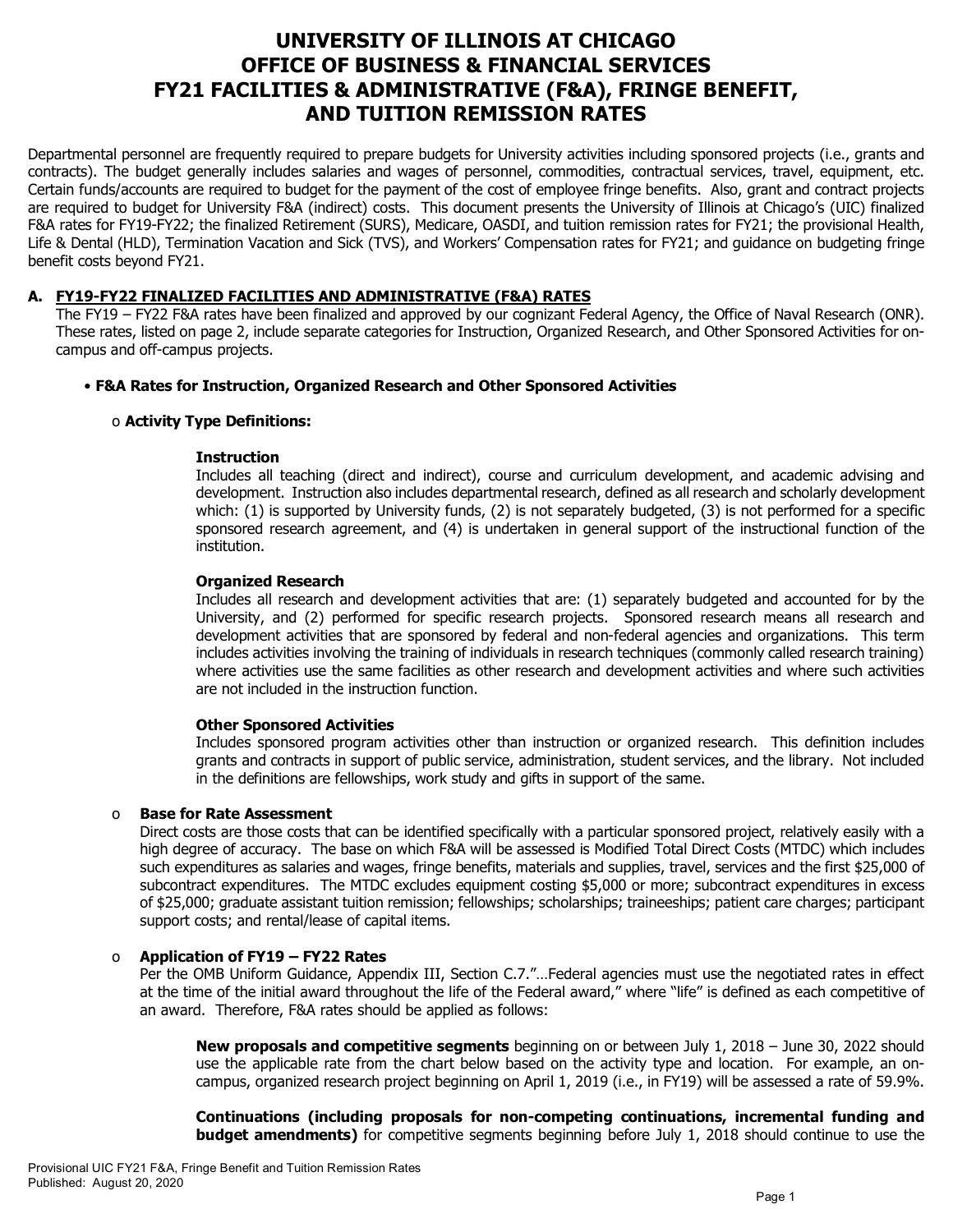applicable F&A rate in effect at the beginning of the competitive segment and specified in the original award document. For example, an on-campus, instruction project beginning on April 1, 2018 (i.e., in FY18) should continue to be assessed an F&A rate of 42.4% (see FY18 rates here).

#### o **Use of On-/Off-Campus Rate**

The on-campus rate should be used for proposals where all work is done using University facilities. The On-Campus rate is to be assessed except when a portion of the sponsored agreement is performed at an off-campus site. The criteria for utilization of the off-campus rate consists of all of the following: (a) performance at the off-campus site must be on a continuous basis; intermittent performance is not sufficient; (b) the University personnel working or engaged on the project must be physically located at an off-campus site; and (c) the off-campus performance must be of sufficient duration; normally a full semester, summer term or period of performance of the sponsored agreement. The space on the South Campus and at 2242 W Harrison that the University leases to UIC departments is considered off-campus. The off-campus rate will be used for the off-campus portion of the work on a sponsored agreement.

Off-campus costs may include costs incurred at the off-campus site for salaries, related benefits, supplies, utility costs, rent, local travel and other similar costs, which are treated as direct. Travel to and from an off-campus site is considered an offcampus cost.

| <b>Chicago Campus Facilities and Administrative (F&amp;A) Rates</b>          |                  |  |  |  |  |
|------------------------------------------------------------------------------|------------------|--|--|--|--|
| <b>Finalized FY19-FY22 Rates</b>                                             | <b>FY19-FY22</b> |  |  |  |  |
| Instruction                                                                  | 40.6%            |  |  |  |  |
| Organized Research                                                           | 59.9%            |  |  |  |  |
| <b>Other Sponsored Activities</b>                                            | 36.0%            |  |  |  |  |
| All Off-Campus Awards (Instruction, Organized Research, and Other Sponsored) | 26.0%            |  |  |  |  |

## • **F&A Rates for Clinical Drug Trials**

#### o **Definition**

These include studies performed for private sponsors which involve human subjects in drug protocols.

#### o **Base for Rate Assessment**

The base for rate assessment is total direct costs. Total direct costs include all costs charged to a sponsored program account, excluding indirect costs, costs of education allowance and administrative allowances.

#### o **FY21 F&A Rate for Clinical Drug Trials** Clinical drug trials are assessed at a rate of 25.0%. This rate was established during FY1994 for non-federally funded clinical drug studies and is applied to Total Direct Costs (TDC)

## **B. FY21 GRADUATE ASSISTANT TUITION REMISSION RATE (SPONSORED ACCOUNTS)**

The Fiscal Year 2021 graduate assistant tuition remission rate will remain 42%. Salaries of graduate assistants with tuition and fee waivers are the base for the assessment of the tuition remission rate. This rate is applied to all GA/RA/TAs working on sponsored programs. Please note that the campus also assesses a "GA tuition remission benefit cost" charge on non-sponsored accounts. More information on this charge is available here: [Memo on Tuition Remission for Graduate Assistants](https://www.obfs.uillinois.edu/common/pages/DisplayFile.aspx?itemId=436386).

## **C. FY21 FRINGE BENEFITS RATES (PROVISIONAL AND FINALIZED)**

Fringe benefit rates are updated annually and audited and approved by the Federal government near the beginning of each fiscal year. Unlike facilities and administrative cost rates, changes in fringe benefit rates are assessed immediately when they become effective, even if the budgeted rates are different. The UIC FY21 Fringe Benefit rates included in the table on pages 3 and 4 are effective July 1, 2020 with BW 16 and MN 8 pay periods (with the exception of Retirement, which is effective with BW 15 and MN 7). The Retirement (SURS), Medicare, and OASDI rates are finalized; however, the Health, Life & Dental (HLD), Termination Vacation and Sick (TVS), and Workers' Compensation rates are provisional. Please refer to *[System Human Resource Services](https://www.hr.uillinois.edu/benefits/)* for detailed information on State of Illinois Plans, Eligibility for State Benefit Plans, and Part-Time Insurance Eligibility for additional fringe benefit eligibility information. Contact [Payroll](https://www.obfs.uillinois.edu/payroll/customer-service/) for assistance with the Substantial Presence test and for additional fringe benefit information related to residents on J-1, J-2, F-1 and F-2 visas.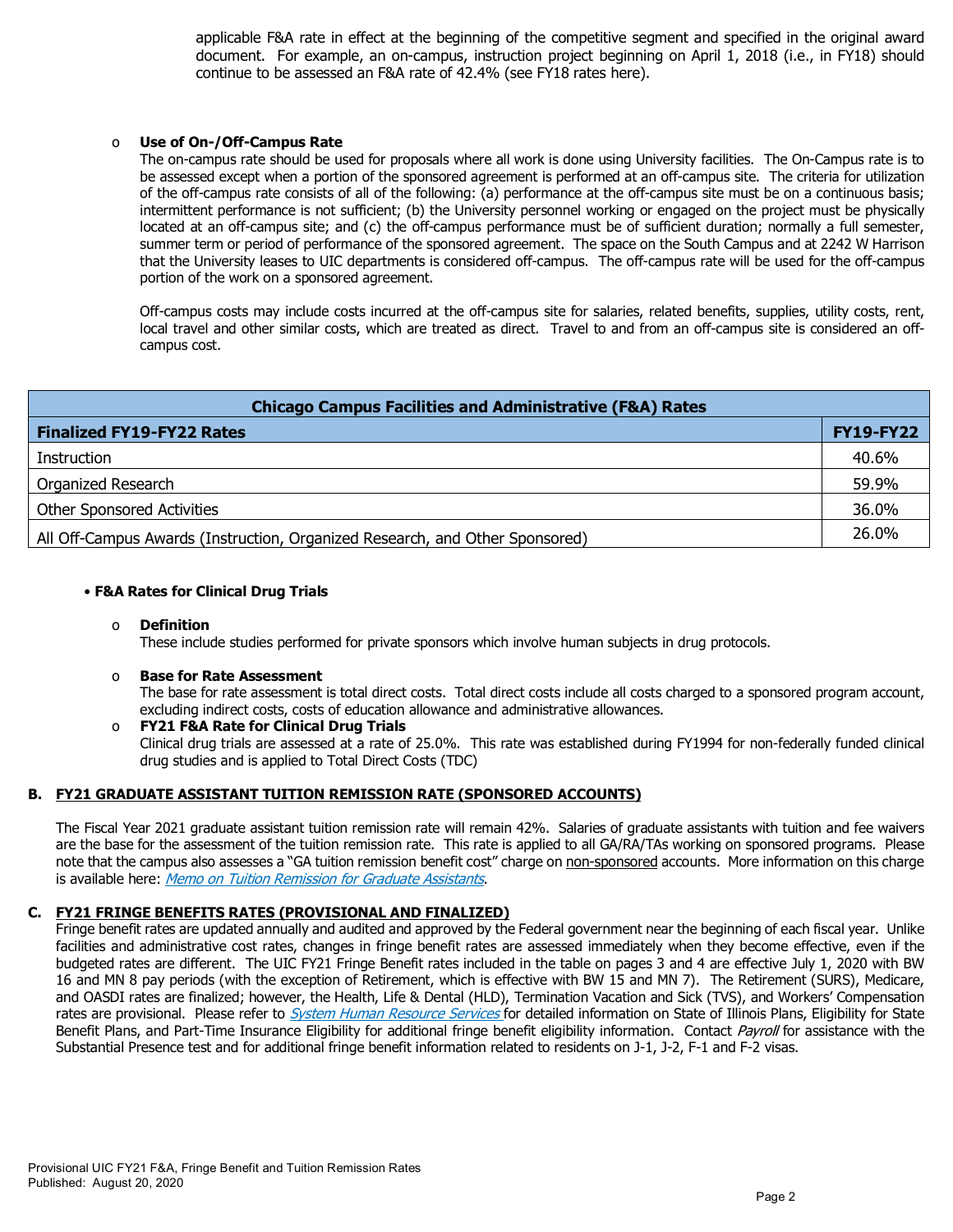The following 2 charts detail the fringe benefit costs by appointment type. The first chart below, details fringe benefit charges to sponsored accounts. The second chart on the following page details fringe benefit charges to non-sponsored accounts. The primary differences between the 2 charts are highlighted in yellow on each chart.

# **CHICAGO CAMPUS FY21 FRINGE BENEFIT RATES APPLICABLE TO SPONSORED PROJECTS**

This Chart Details Fringe Benefit Rates for Appointments Commonly Charged to Sponsored Projects; It is for Budgeting Purposes and is Not Intended to be Used as a Basis for Determining Benefits Eligibility\*

| Appointment                                                                                                   | <b>Total Fringe</b><br><b>Benefits Rate</b> | <b>Finalized</b><br><b>Retirement</b><br>$(SURS)$ ** | <b>Provisional</b><br>Health, Life<br>& Dental | <b>Provisional</b><br>Workers'<br>$\mathsf{Comp}^+$ | <b>Provisional</b><br>Term.<br><b>Vacation/Sick</b> | <b>Finalized</b><br>Medicare‡ | <b>Finalized</b><br><b>OASDI</b> |
|---------------------------------------------------------------------------------------------------------------|---------------------------------------------|------------------------------------------------------|------------------------------------------------|-----------------------------------------------------|-----------------------------------------------------|-------------------------------|----------------------------------|
| Academic and Non-Academic Employees<br>Eligible for SURS and Insurance*                                       | 42.85%                                      | 12.70%                                               | 27.83%                                         | 0.01%                                               | 0.86%                                               | 1.45%                         |                                  |
| Academic and Non-Academic Employees<br>Eligible for SURS, but Ineligible for Insurance*                       | 15.02%                                      | 12.70%                                               |                                                | 0.01%                                               | 0.86%                                               | 1.45%                         |                                  |
| Hourly Student Employees Enrolled 6 hours or More (Fall / Spring)<br>Or Enrolled 3 hours or More (Summer)     | 0.01%                                       |                                                      |                                                | 0.01%                                               |                                                     |                               |                                  |
| Hourly Student Employees Enrolled Less Than 6 hours (Fall / Spring)<br>Or Enrolled Less Than 3 hours (Summer) | 7.66%                                       |                                                      |                                                | 0.01%                                               |                                                     | 1.45%                         | 6.20%                            |
| GA/RA/TAs Enrolled 6 hours or More (Fall / Spring)<br>Or Enrolled 3 hours or More (Summer)                    | 4.31%                                       |                                                      | 4.30%                                          | 0.01%                                               |                                                     |                               |                                  |
| GA/RA/TAs Enrolled Less Than 6 hours (Fall / Spring)<br>Or Enrolled Less Than 3 hours (Summer)                | 11.96%                                      |                                                      | 4.30%                                          | 0.01%                                               |                                                     | 1.45%                         | 6.20%                            |
| <b>Hospital Residents</b>                                                                                     | 41.98%                                      | 12.70%                                               | 27.83%                                         |                                                     |                                                     | 1.45%                         |                                  |
| Academic and Non-Academic Employees<br>Ineligible for SURS and Insurance*                                     | 7.66%                                       |                                                      |                                                | 0.01%                                               |                                                     | 1.45%                         | 6.20%                            |
|                                                                                                               |                                             |                                                      |                                                |                                                     |                                                     |                               |                                  |

Research Associates receive fringe benefits that are consistent with their appointment type, detailed above.

Retired employees who are rehired by the University are assessed for Term. Vacation and Sick (0.86%), Medicare (1.45%) and Workers' Comp (0.01%).

Fellowships are not assessed fringe benefits.

\*Please refer to the [System Human Resource Services](https://www.hr.uillinois.edu/benefits/) for detailed information on State of Illinois Plans, Eligibility for State Benefit Plans, and Part-Time Insurance Eligibility.

\*\* For employees who have elected the self-managed plan, the actual rate of 7.6% will be charged.

\*\* The current annual compensation limit for SURS is \$285,000 (for participants certified on or after July 1, 1996) and \$115,928.92 for new employees hired as of January 1, 2011. † For Auxiliary Services, the Worker's Compensation rate is 0.26%.

‡This chart includes a Medicare charge for employees hired after 4/1/86. There are no Medicare charges for employees hired before that date.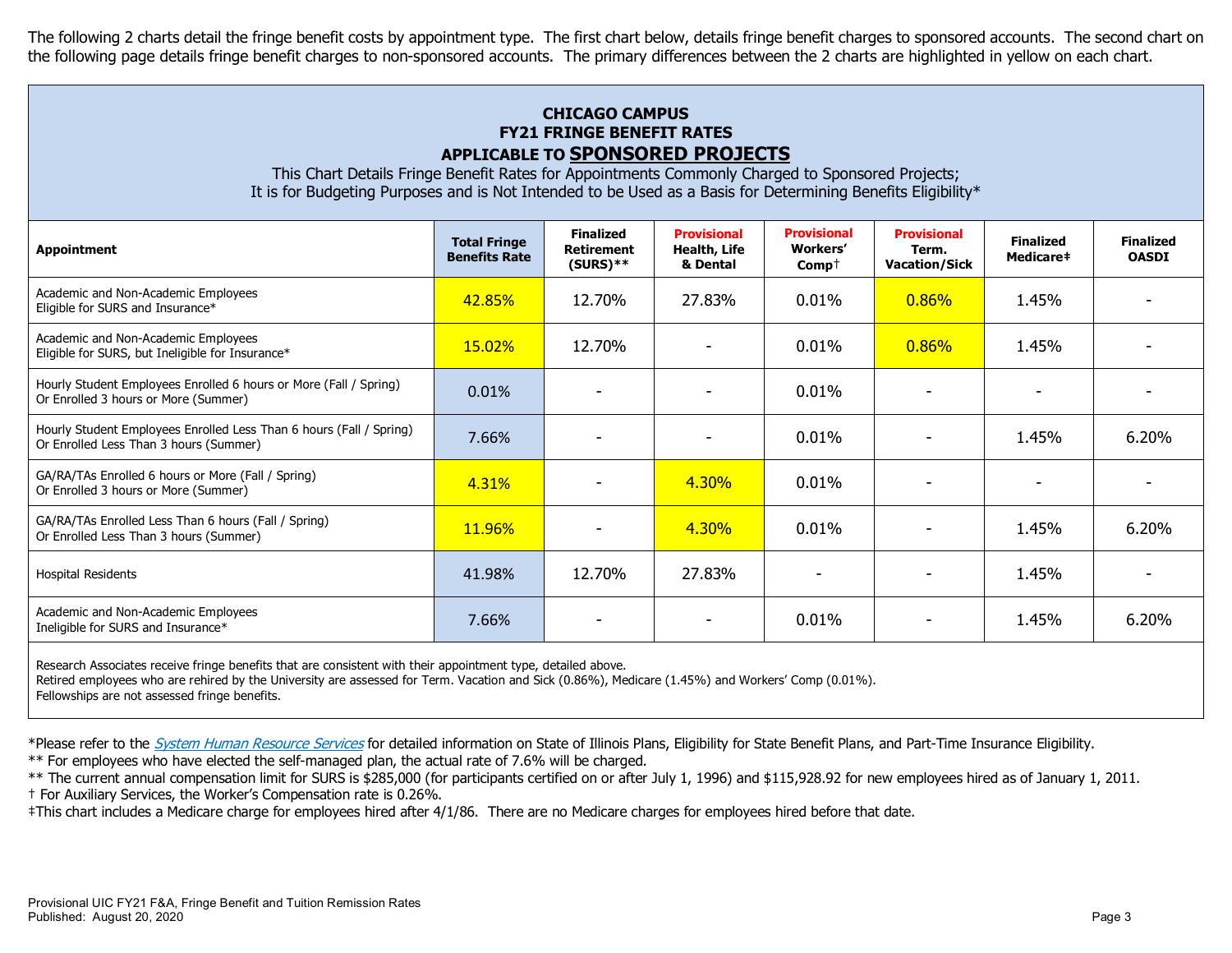# **CHICAGO CAMPUS FY21 FRINGE BENEFIT RATES APPLICABLE TO OTHER ASSESSED ACCOUNTS**

(ADMINISTRATIVE ALLOWANCES, ICR, PRIVATE UNRESTRICTED GIFTS, ETC)

This Chart Details Fringe Benefit Rates for Appointments Commonly Charged to Other Assessed Accounts;

It is for Budgeting Purposes and is Not Intended to be Used as a Basis for Determining Benefits Eligibility\*

| Appointment                                                                                                   | <b>Total Fringe</b><br><b>Benefits Rate</b> | <b>Finalized</b><br><b>Retirement</b><br>$(SURS)$ ** | <b>Provisional</b><br>Health, Life<br>& Dental | <b>Provisional</b><br><b>Workers'</b><br>$Comp+$ | <b>Provisional</b><br>Term.<br><b>Vacation/Sick</b> | <b>Finalized</b><br>Medicare# | <b>Finalized</b><br><b>OASDI</b> |
|---------------------------------------------------------------------------------------------------------------|---------------------------------------------|------------------------------------------------------|------------------------------------------------|--------------------------------------------------|-----------------------------------------------------|-------------------------------|----------------------------------|
| Academic and Non-Academic Employees<br>Eligible for SURS and Insurance*                                       | 41.99%                                      | 12.70%                                               | 27.83%                                         | 0.01%                                            | $\overline{\phantom{a}}$                            | 1.45%                         |                                  |
| Academic and Non-Academic Employees<br>Eligible for SURS, but Ineligible for Insurance*                       | <b>14.16%</b>                               | 12.70%                                               |                                                | 0.01%                                            | $\overline{\phantom{a}}$                            | 1.45%                         |                                  |
| Hourly Student Employees Enrolled 6 hours or More (Fall / Spring)<br>Or Enrolled 3 hours or More (Summer)     | 0.01%                                       |                                                      |                                                | 0.01%                                            |                                                     |                               |                                  |
| Hourly Student Employees Enrolled Less Than 6 hours (Fall / Spring)<br>Or Enrolled Less Than 3 hours (Summer) | 7.66%                                       |                                                      |                                                | 0.01%                                            |                                                     | 1.45%                         | 6.20%                            |
| GA/RA/TAs Enrolled 6 hours or More (Fall / Spring)<br>Or Enrolled 3 hours or More (Summer)                    | 0.01%                                       |                                                      | $\overline{\phantom{0}}$                       | 0.01%                                            |                                                     |                               |                                  |
| GA/RA/TAs Enrolled Less Than 6 hours (Fall / Spring)<br>Or Enrolled Less Than 3 hours (Summer)                | 7.66%                                       |                                                      | $\overline{\phantom{0}}$                       | $0.01\%$                                         |                                                     | 1.45%                         | 6.20%                            |
| <b>Hospital Residents</b>                                                                                     | 41.96%                                      | 12.70%                                               | 27.83%                                         |                                                  |                                                     | 1.45%                         |                                  |
| Academic and Non-Academic Employees<br>Ineligible for SURS and Insurance*                                     | 7.66%                                       |                                                      |                                                | 0.01%                                            |                                                     | 1.45%                         | 6.20%                            |
|                                                                                                               |                                             |                                                      |                                                |                                                  |                                                     |                               |                                  |

Research Associates receive fringe benefits that are consistent with their appointment type, detailed above. Retired employees who are rehired by the University are assessed for Term. Vacation and Sick (0.86%), Medicare (1.45%) and Workers' Comp (0.01%). Fellowships are not assessed fringe benefits.

\*Please refer to the [System Human Resource Services](https://www.hr.uillinois.edu/benefits/) for detailed information on State of Illinois Plans, Eligibility for State Benefit Plans, and Part-Time Insurance Eligibility.

\*\* For employees who have elected the self-managed plan, the actual rate of 7.6% will be charged.

\*\* The current annual compensation limit for SURS is \$285,000 (for participants certified on or after July 1, 1996) and \$115,928.92 for new employees hired as of January 1, 2011. † For Auxiliary Services, the Worker's Compensation rate is 0.26%.

‡This chart includes a Medicare charge for employees hired after 4/1/86. There are no Medicare charges for employees hired before that date.